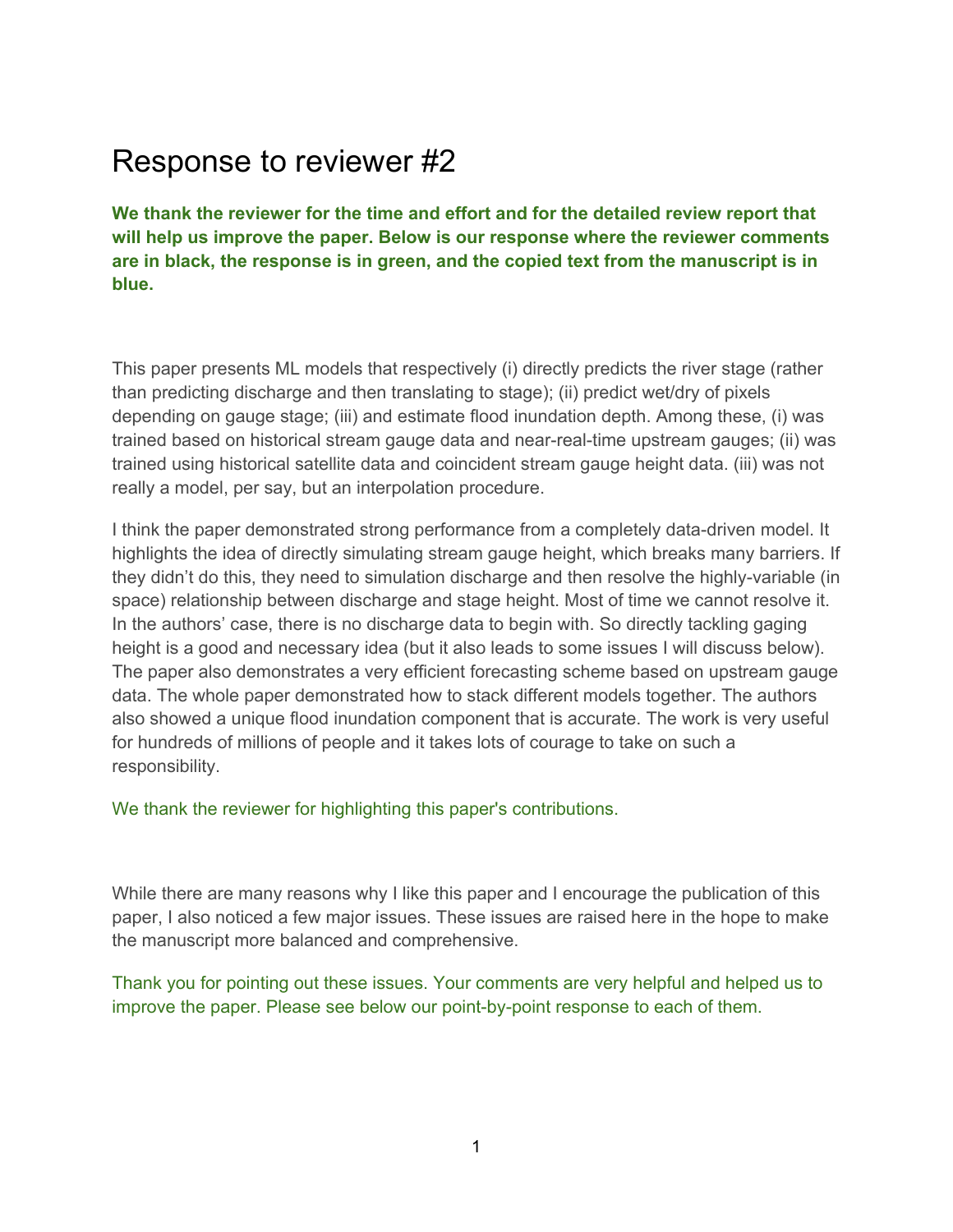(a1) There should be some discussion of the potential scientific limitations (even if caused by practical data availability) of the approach and the conditions under which this approach is applicable. As far as I can see, all the models were posed in a highly case-specific way. The gauge height LSTM model has weights that are shared across multiple gauges but it also needs gauge-specific weights that are tuned to local data with a particular configuration. (how much worse will it get if you don't use those gage-specific weights?) The inundation extent model is tied to the gauge and the particular river bathymetry downstream from that gauge. In other words, it seems these models can only be applied where gauge data is available for training. The trained relationship is not portable anywhere else (if so, it poses a requirement on the available data records). Don't get me wrong. I think the model is highly useful operationally. In India there are many places where the model is applicable. It just might make sense, if these limitations are true, authors can discuss where and when this model formulation is valid so it is easier for the readers to understand if these algorithms are sound for their purpose. Maybe they can come up with a more uniform model and show its accuracy.

Thank you for this comment. Indeed, as we already emphasize in the paper, and would be better clarified in the revised version, this model is aimed at gauged locations in relatively large, slow-responding rivers. Indeed, the LSTM model training has both shared and gaugespecific weights. Gauge-specific weights are required for incorporating upstream gauge data as input, which is a very informative input. Without gauge-specific weights, the LSTM performs much worse. It is also true that the inundation model is also gauge-specific. This indeed requires having some data for training (past stage data and flood inundation from satellite). We do not claim these weights can be transferred to other locations, only that adding new locations which meet the above conditions is easy, or in other words, the models are scalable. See our response to the next comment concerning scalability.

We agree the limitations need to be stated clearly and therefore we will add the following paragraph to the discussion section in the revised manuscript:

"The presented system has some limitations that need to be emphasized. First, Google's flood warning system in its present form is designed for flood forecasting in gauged river locations. Specifically, this requires, at a minimum, river gauges providing their stage data in real-time that have records of historical stage data and a few cases of flood events to be used for training and validation of inundation models (here, records of 6-7 years were used). Second, the stage forecasting and inundation models would work the best in slowresponding, large rivers. Apparently, even with these restrictions, such flood warning systems can be useful for a large population worldwide. We are currently working on extending the system to accomplish two additional goals:..."

Actually, our plans (which are already underway) include expanding the model to ungauged locations, and improving performance on flashier rivers. This is already explained in the discussion section in the current version of the paper.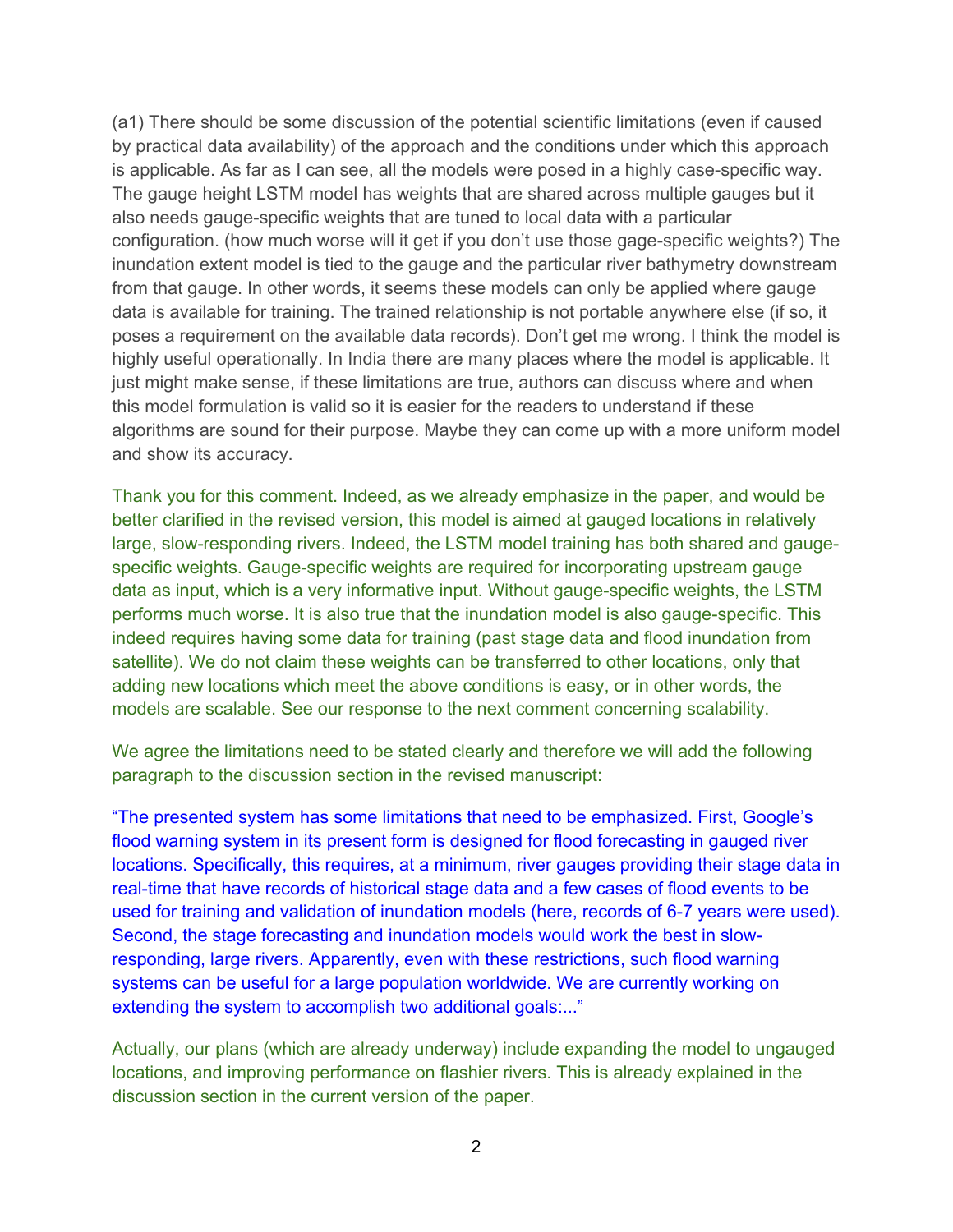We are not sure we understand what the reviewer means in a "more uniform model". If the meaning is a model with the same configuration for all gauges then our model indeed has the same configuration across all gauges, albeit with some parameters that are gauge specific. This is similar to any hydrological model that has some watershed-specific parameters. If the reviewer meant something else, we would love to better understand and address the concern.

(a2) This point also contradicts the authors' claim that the model is highly scalable. You cannot take the model to a new terrain and directly apply it. In addition, the learned relationships may not always stand --- what if you have heavy rainfall in the region between your upstream gauge and the gauge of interest? It seems your model cannot consider such forcings (this may not matter that much for large-scale Indian monsoons, but it could be important elsewhere). This means, while the model is fast to run, it is not scalable in the sense of expanding to new areas ---- you must spend the time and effort to collect the data and train the model in every new area of interest, and that is assuming you are lucky enough to have the data. Hence, it is uncertain how the authors intend to use the model on large areas.

Thanks for raising this point. Please note we did not use the term "highly scalable". The term "scalable" appears two times in the paper, one in the introduction describing the findings from previous studies and the second when we explain that the ML inundation models were found more scalable than the Hydraulic model. Nevertheless, we do claim the ML models described in this paper are generally scalable in the sense explained below.

We distinguish between scalability in the sense of applicability to different regimes and scalability in the sense of how easy it is to deploy the models at enormous scales within the applicable regimes. Here we refer to the latter, while for the former we clarified above (response to comment a1) what conditions our model is applicable to. When comparing scalability of our model to other hydrological and hydraulic models the tradeoff with accuracy needs to be remembered. Many hydrological and hydraulic models were developed to work with static (e.g., DEM, soils, landuse) and meteorological forcing data (e.g., precipitation, temperature) as input. If no calibration is needed, such models in principle have high scalability. However, without any calibration the accuracy of those models is very low, as was discussed in many hydrological publications. If high accuracy is needed, calibration against observed records is required, and this is known to be a demanding process. In particular operational frameworks require high accuracy models and thus models' calibration is an essential and important step in their deployment. We compare to those models when claiming an improvement to scalability.

As a measure for scalability, one can assess the time and effort it takes to deploy the system to a new large region (e.g., country, with hundreds of gauges), within the applicable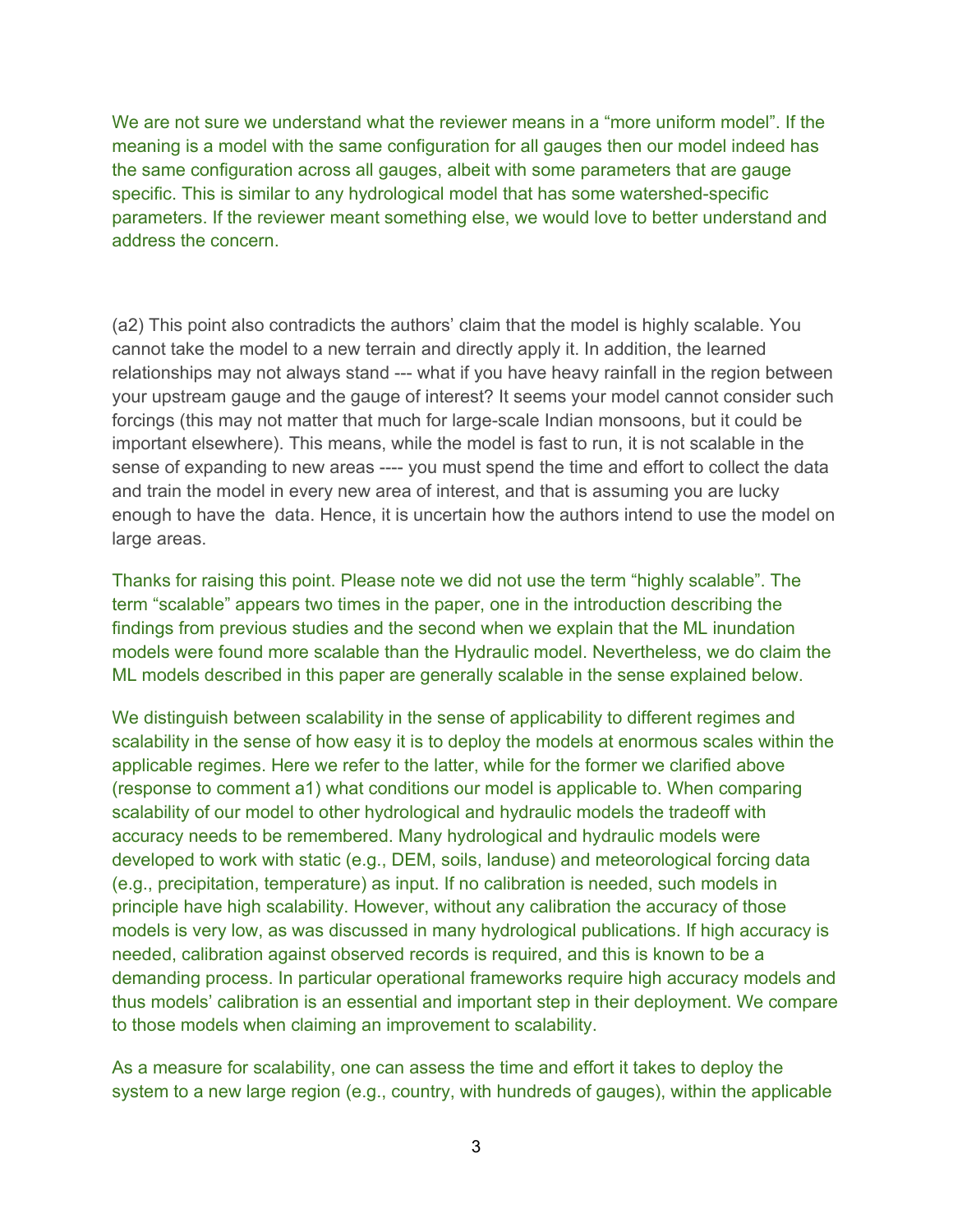regime. Requirements for data collection and quality control are identical for all models using gauge data and are therefore not included in the assessment. For the presented flood warning system we conservatively estimate that the ML stage forecast and inundation models deployment would take for such a new region all together about 6-7 days of CPU time and manual work. On the other hand, the deployment and calibration of standard hydrological and hydraulic models to hundreds of new gauges would most probably take significantly longer.

It is also important to emphasize that the flood warning system is certainly intended to cover large areas. First, the system in its current version already covers 450K sq. kms and a population of 360 million, and is being extended to several new countries (in Asia, South America and elsewhere), including some that are not in the Indian Monsoon climatic regime. In parallel, we are actively developing a modified generalized global model which can be deployed both in gauged and in ungauged locations. This effort is mentioned in the paper, but we do not yet have results for this model to report.

Concerning the reviewer's point of heavy rainfall between the upstream gauge and the target gauge: although a situation as the reviewer describes can happen (though not commonly), we think the model is set up to be able to handle most of these cases as well. The main reason is that, in addition to the input from upstream gauges, the model input includes the watershed-averaged precipitation and the target gauge past stages. The situation the reviewer describes can typically happen when the upstream gauge is at a relatively large distance from the target gauge, which implies the additional watershed area between the upstream and the target gauges cannot be too small. For such a rainfall event to cause a large rise of the river stage at the target gauge location (especially in the large rivers we address) it must produce substantial rain amounts over this downstream watershed area. It is therefore probable this rainfall would produce some signal in the watershed-averaged precipitation, even though it does not cover the entire watershed. It is also probable that the target gauge will start rising due to the rainfall event. The signals in both inputs (i.e., precipitation and past target gauge stage) are likely to lead to a forecast of a general river rise. It is true such an event would have a shorter response time compared to more spread rainfall and it is possible such an event can be forecasted only with shorter lead times than the lead time selected for the gauge - yet it's worth noting that our system includes support for automatically shortening lead times in such events. The scenarios above are currently speculated and analyses are required to confirm their validity.

(a3) It also exerts some constrain on the eligibility of sites. Because you have to train a sitespecific model, you can only use sites with long-enough records to train the model. The model cannot be large, and information from other sites do not help with a particular gauge of interest.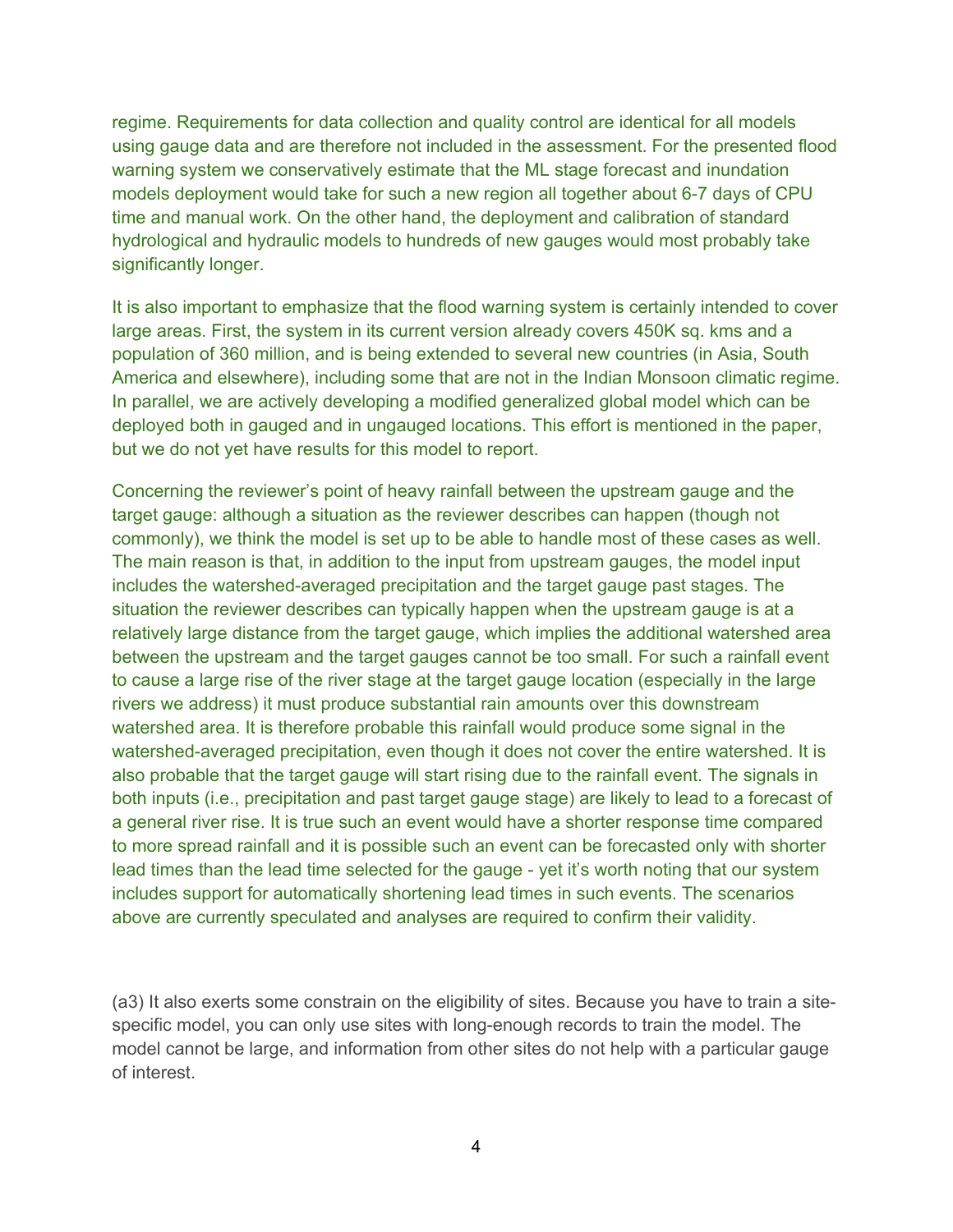This is true but the required record length is not large. In this study, the training data set included data for 7 years for the stage forecast model and 5 years (i.e., flood events from this period) for the inundation model. The cross-validation analysis (presented in Section 3) was based on training records of 6 and 4 years for the two models, respectively. We clarify this point in the new paragraph we will add to the discussion Section (see text in the response to comment a1 above).

"The model cannot be large": this is true, ensuring the model does not overfit to the data is a key concern. The architecture presented is built specifically to address this concern - the shared weights among all locations allow for a much larger and more complex model (since it is trained across sites), while the per-gauge weights allow for some site-specific customization but are kept small. Our validation and test results show that the models do not overfit to the data.

"information from other sites do not help with a particular gauge of interest": we do not agree with this statement. The LSTMs are shared models, and as such allow the model for each target gauge to benefit from the training data of all gauges. This point relates to the previous ones - each specific gauge does not have enough historical training data to train a model as complex as LSTM - these models aggressively overfit when trained on individual gauges. However, the shared LSTM model allows the architecture to model complex rainfall-runoff patterns without overfitting.

(a4) If my understanding is incorrect, I stand corrected and the authors can show a test case where the model is applied to an "ungauged" location.

The reviewer is correct. This flood warning system indeed focuses on gauged locations. We wrote this in the current version of the paper but will better emphasize this in the revised version with the new discussion paragraph presented above.

(b) The training dataset for the models were not clearly described. For the inundation extent model, there should be descriptions of how many events were included as training and test images.

Thank you, these details will be added to the revisions as follows:

In Section 2.2 (Stage forecast modeling) under "Training and validation" we will add: "The training and validation data sets are composed of samples where the features are past river stages at the target and upstream gauges and past spatially-averaged precipitation (for the LSTM model). The labels for training are future river stages at the target gauge for a given lead time."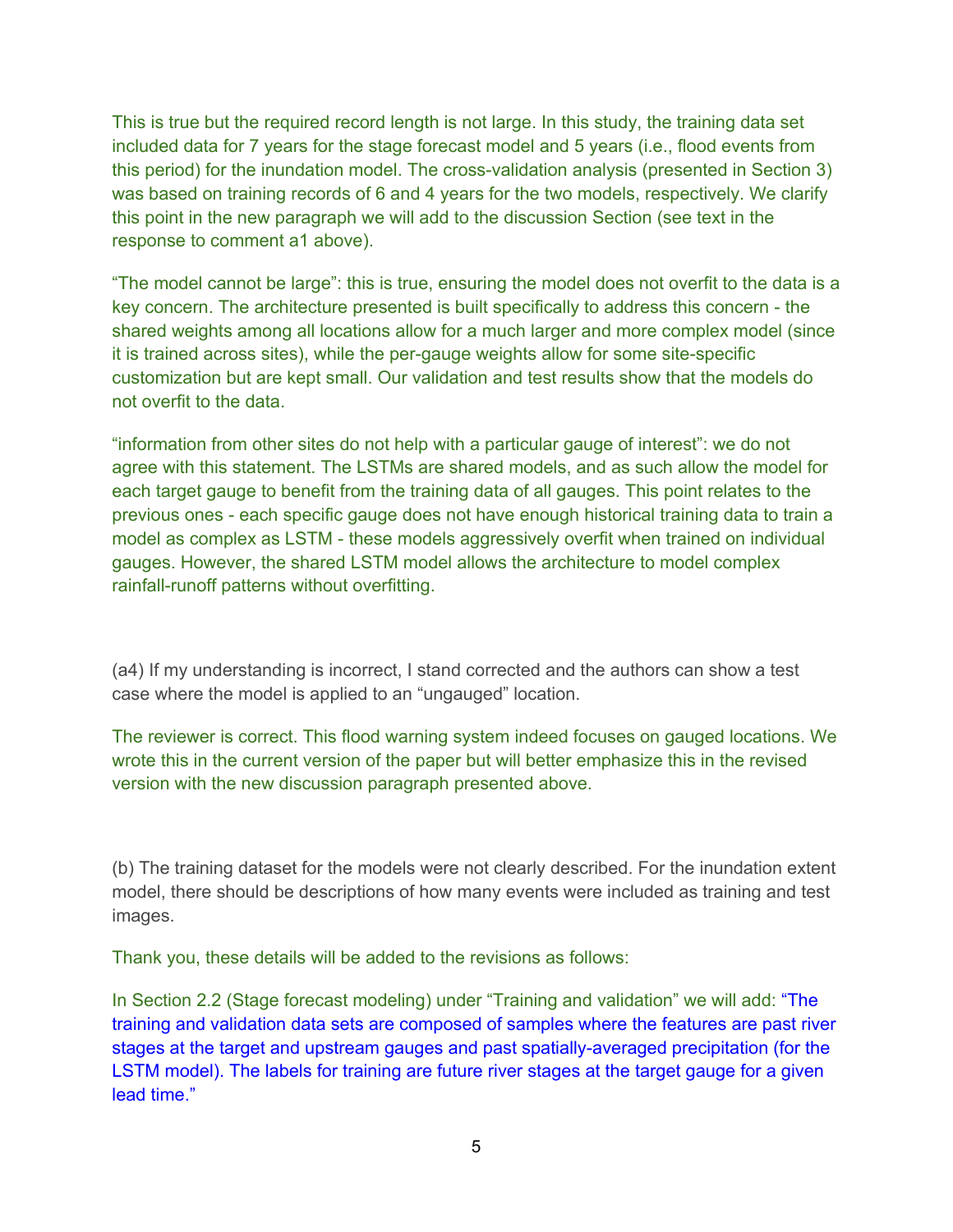In Section 2.3 (Inundation modeling) under "Training and validation" we will modify the present text to clarify the structure of the training and validation data sets: "The training and validation data sets for the inundation models are composed of samples representing historical flood events where the features are gauge water stage measurements and the labels are the corresponding flood inundation extent maps from satellite data."

We provided the numbers of flood events used for training the ML inundation models for the 2021 implementation in Section 2.5 (although they would be corrected in the revised manuscript). But we did not provide the numbers for the cross-validation analysis in Section 3. We will add these details in the revised manuscript: "...in these years there are a total of 4815 flood events across all the AOIs (on average 34 events were used for training and 10 for validation per AOI)."

(c) It is not clear if the model accuracy drops as we go further downstream from the gauge. Some exploration here will be useful.

It is not clear if the reviewer refers here to the stage forecast model or to the inundation model. The stage forecast is only for the gauge location so we assume that the reviewer's comment refers to inundation modeling. We did not explore this issue, but we visually examined numerous flood inundation examples and did not identify such signal within the scale of the current AOIs. Nevertheless, we will do a small test to decide whether such analysis is worthwhile to pursue and if a trend will be recognized we will present it in the revised manuscript.

(d) regarding authors' criticism on the hydraulic model --- are we sure you feed it the best parameters and inputs? There is no description about calibration. Back to point (a), in a region without past observations, the hydraulic model may still function but the ML inundation model may not --- which means these models have their own use cases. If I'm wrong please correct.

Indeed many efforts were made to calibrate and benchmark the Hydraulic model, especially during the first years of the project when it was a part of the operational system (until 2019). We have tested our calibrated hydraulic models against standardized benchmarks, and paid well established third-party hydraulic engineering companies to set up and manually calibrate hydraulic models using standard platforms (e.g. Delft-FEWS) on our areas of interest - achieving similar metrics and forecasts to our own hydraulic models. Our analysis has also shown that the inundation pattern from the Hydraulic model is most sensitive to the upstream discharge and the downstream normal slope, while the effect of roughness coefficients on the inundation was much weaker and interacted with the other factors. Therefore, we ended up fixing the roughness coefficient per pixel (one of two values,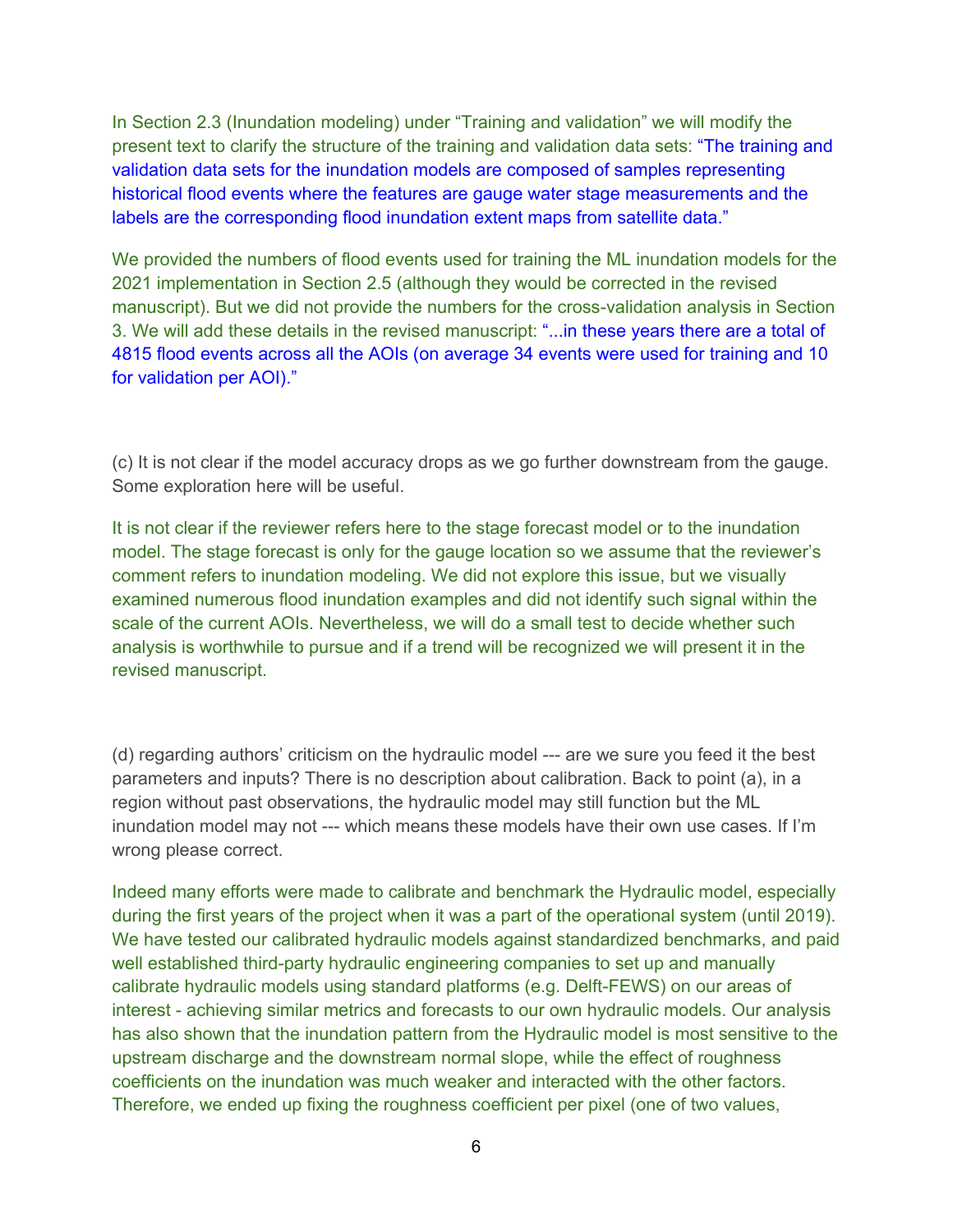representing either a river-bed or a non-river-bed pixel) and optimized the upstream discharge and, if needed, also the downstream slope. We ran about 1000 simulations per AOI to optimize those parameters. One cannot guarantee that those are the best parameters, as the optimization of such models is a complex process. But given all simulations, we assume the optimization is quite good and it is fair to compare the optimized Hydraulic model with the ML models. The reviewer is correct that we do not elaborate on the Hydraulic model optimization. We do so for the sake of conciseness since we are not using it in the operational system.

The reviewer raises a fair point that the Hydraulic model could be useful for locations without data on past flood inundations, while the ML models are not applicable in such cases. This would be correct in cases where the gauge input is discharge, rather than the stage. However, with stage input data the Hydraulic model must be optimized for the relation between stage and inundation pattern and therefore requires records of historical flood inundation data and their respective gauge stage measurements, similarly to the ML models. As the reviewer points out in this same comment, the Hydraulic model often requires some level of calibration, unless some regional parametrization can be used. Ideally, if high quality, high resolution DEMs (including bathymetry) and real-time discharge data are available and if regional parametrization is applicable, Hydraulic models can indeed perform well. But in reality, this is a rare situation, and in most gauged sites the reliable application of the Hydraulic model, same as ML models, would require historical flood data.

(e) there seemed to be no description of network configurations such as hyperparameters, hidden size, minibatch (maybe there is not a minibatch), training epochs, etc.

Thank you. We will add a new table with all hyperparameters to the revised manuscript.

(g) does it make sense to average precipitation for a drainage area > 100,000 km2?

This is a good point. As many hydrological studies have shown, there is a tradeoff in spatially averaging precipitation data. Surely, floods are sensitive to the spatial patterns of precipitation but at the same time errors in this often inaccurate information are dumped out with averaging. However, as opposed to standard hydrological models where precipitation is the most important input, for the present system the main input signal is from past river stages (from the target gauge and its upstream gauges). Precipitation input improves the prediction accuracy, on top of the accuracy achieved with past stages, as shown in section 3.1, but the model is already quite accurate even without precipitation input. In this situation, it is better to keep the precipitation spatially averaged rather than adding many precipitation features and increasing the model complexity. Even when averaged over such large areas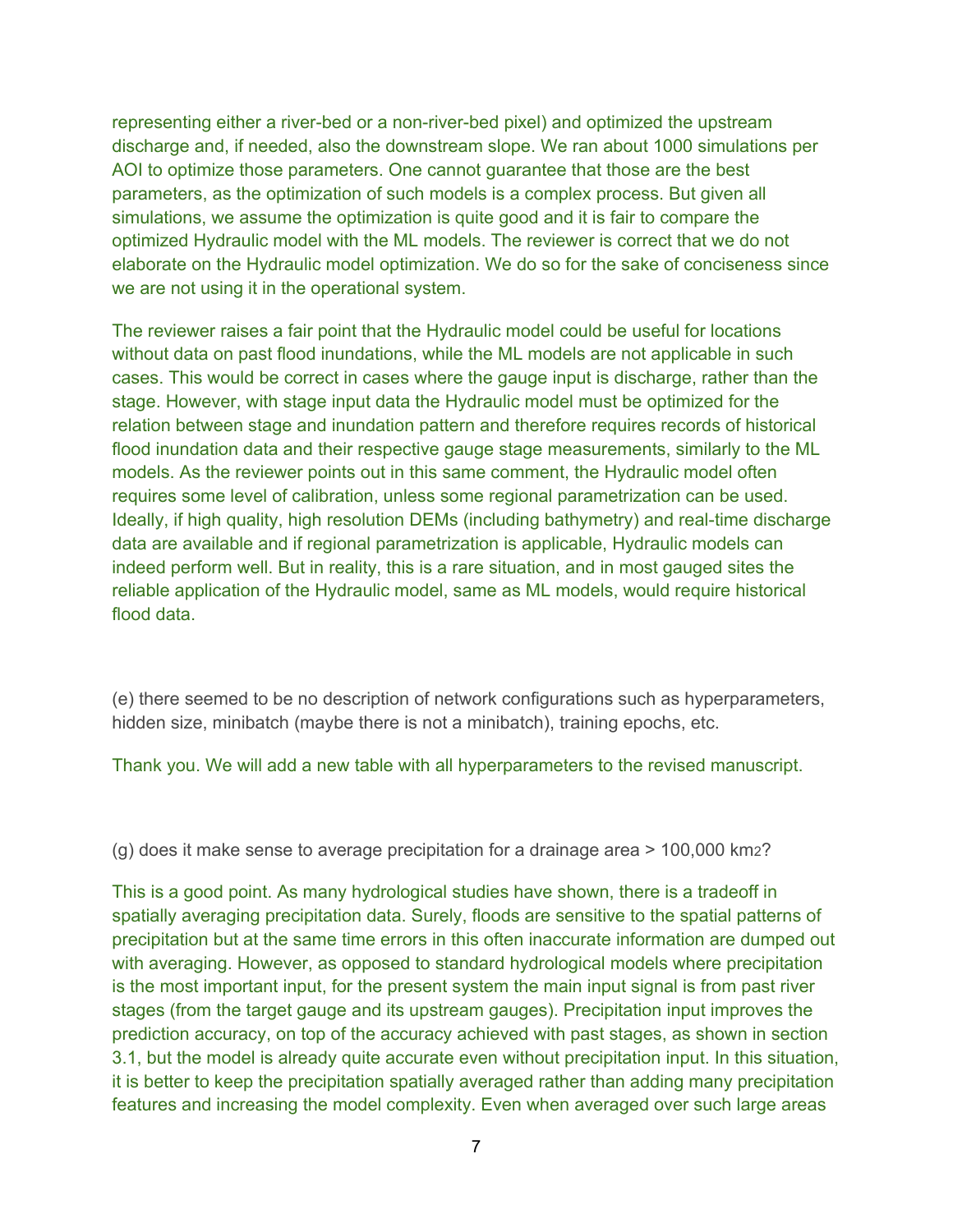of hundreds of thousands square km, the mean-areal precipitation time series has value as it is correlated with the main precipitation systems that lead to an increase of these large river stages. It might be that in a very different climatic regime, where precipitation systems are substantially smaller (e.g., in the arid regions), or if past river stage data are not used as input, such an average would not make sense and another strategy would be taken. Indeed, in our efforts towards extending the models to more climatic regimes and to ungauged locations we are currently exploring averaging precipitation over sub-basins, but cannot report the results yet.

(h) We have no intuitive understanding of what F metrics mean. Do you mind showing some observed vs simulated maps for different values of the F metric?

Below are two maps for the same flood event with two different models. On the left, a trivial "model" simply assumes an inundated circular area, while the model on the right is a result of one of our inundation models. The colors represent true-positive (hits) in blue, falsepositive (false-alarm) in yellow, false-negative (miss) in red, and true-negative in gray. The map on the left has: precision=53.8%, recall=16.4%, F1=25.1%. The map on the right has: precision=76.3%, recall=85.4%, F1=80.6%. Note that the map on the right has some gray area that was cut out, but true-negatives are not included in the computation of the F1-score so it does not affect this metric. We hope this is helpful. We will provide these examples in the supplementaries of the revised manuscript.



(i) the flooding depth model was never tested and we do not know its accuracy. Can you talk about its value in the real world? Also, low-resolution could also give you discontinuity.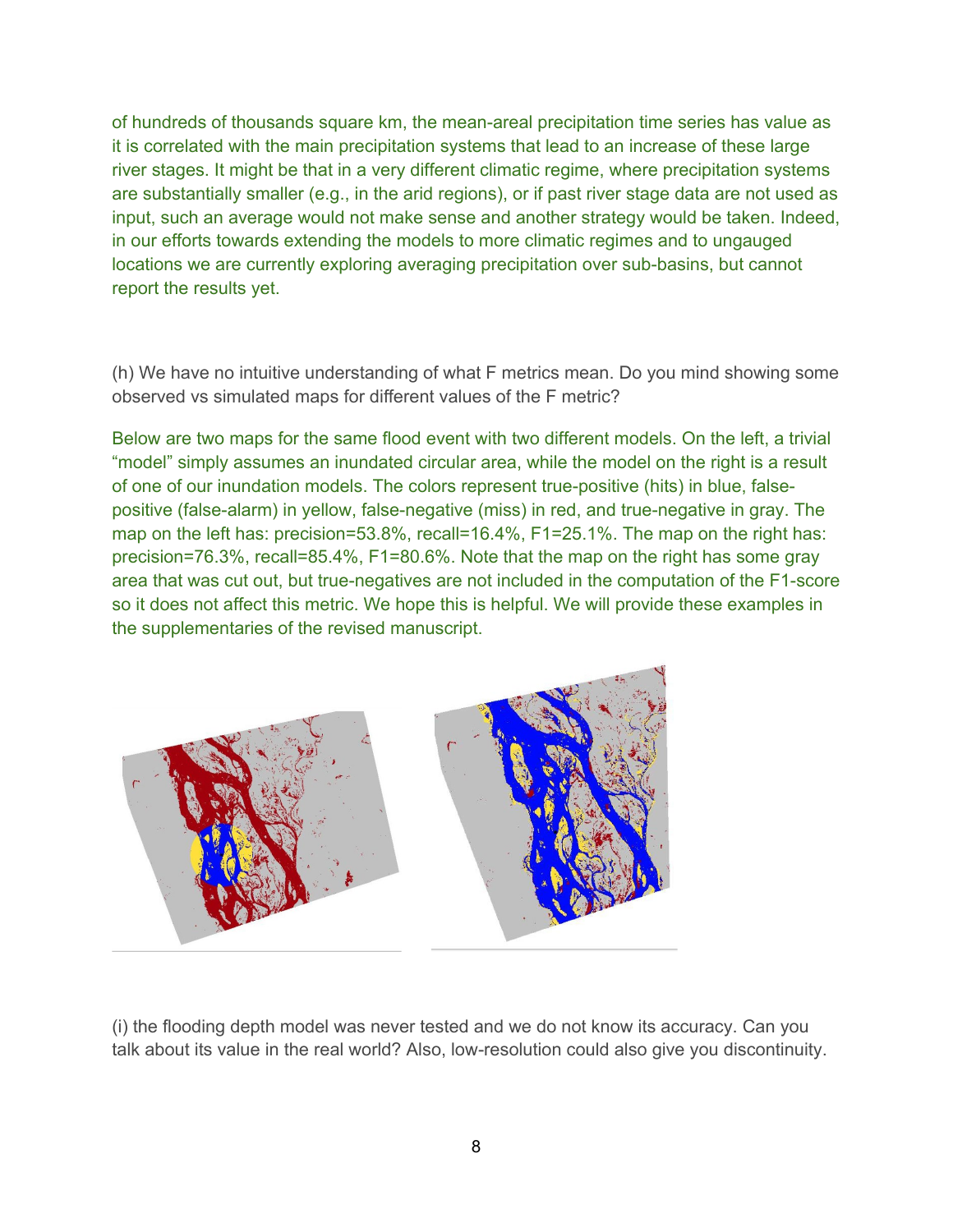We agree with this point. In fact, we are putting considerable effort to collect ground truth depth data and get feedback from people in the affected regions via surveys in collaboration with local organizations. Unfortunately, the data we collected so far is too limited and too scattered - due to COVID limitations and other hurdles. Therefore we cannot yet present its accuracy, as we emphasize in the paper. We are continually investing in collecting more data to validate flood inundation and depth. To better clarify this point we will add the following discussion paragraph to the revised manuscript:

"A few studies examined the effectiveness of flood alerts in operational frameworks. For example, Rotach et al. (2009), as a part of an end-to-end operational flood warning system in the Alpine region, collected feedback from end-users through questionnaires, interviews, and workshops, and some initial insights are given on the utility of the system for the decision-makers and how well the information was perceived. It should be noted, however, that the current knowledge about effective flood warnings in countries like India and Bangladesh is very limited. For example, a literature review by Keller et al. (2021) shows that the large majority of the published literature about this topic focused on industrial countries while less than 6% focused on Asia and none on South America or Africa; they emphasize that little is known about the transferability of findings from industrial to nonindustrial countries. An important input to these investigations is feedback from the population and from local aid organizations on whether alerts were received, how accurate they were (in terms of flood inundation and flood depth), how useful they were and what actions have been taken. Our research efforts are ongoing in this direction and the analysis indicates flood alerts being effective. The full details of this research would be reported separately and are expected to help both in validating and in improving the flood warning system."

The reviewer is correct about the possibility of discontinuity in inundation depth due to the discretization to 16 meter pixels. This resolution was however found appropriate in providing reliable inundation prediction; the pixelated pattern better represents actually the information these maps provide. Furthermore, the feedback we received so far from governments and NGOs doesn't indicate a need for a higher resolution than that.

(j) can this study be reproduced at all? It seems not much of the study can be reproduced or even compared to in terms of data. All the code and data are either proprietary or unavailable. We were just told they could do this and do that and there is no possible path to trying most of the steps here.

We agree this is an unfavorable situation. We have no solution for the data, which we are not allowed to distribute, and the system code which is proprietary Google code. But we do want to make the models reproducible as much as we can, and in particular, the new ML inundation model presented in this paper for the first time. Therefore, we plan to do our best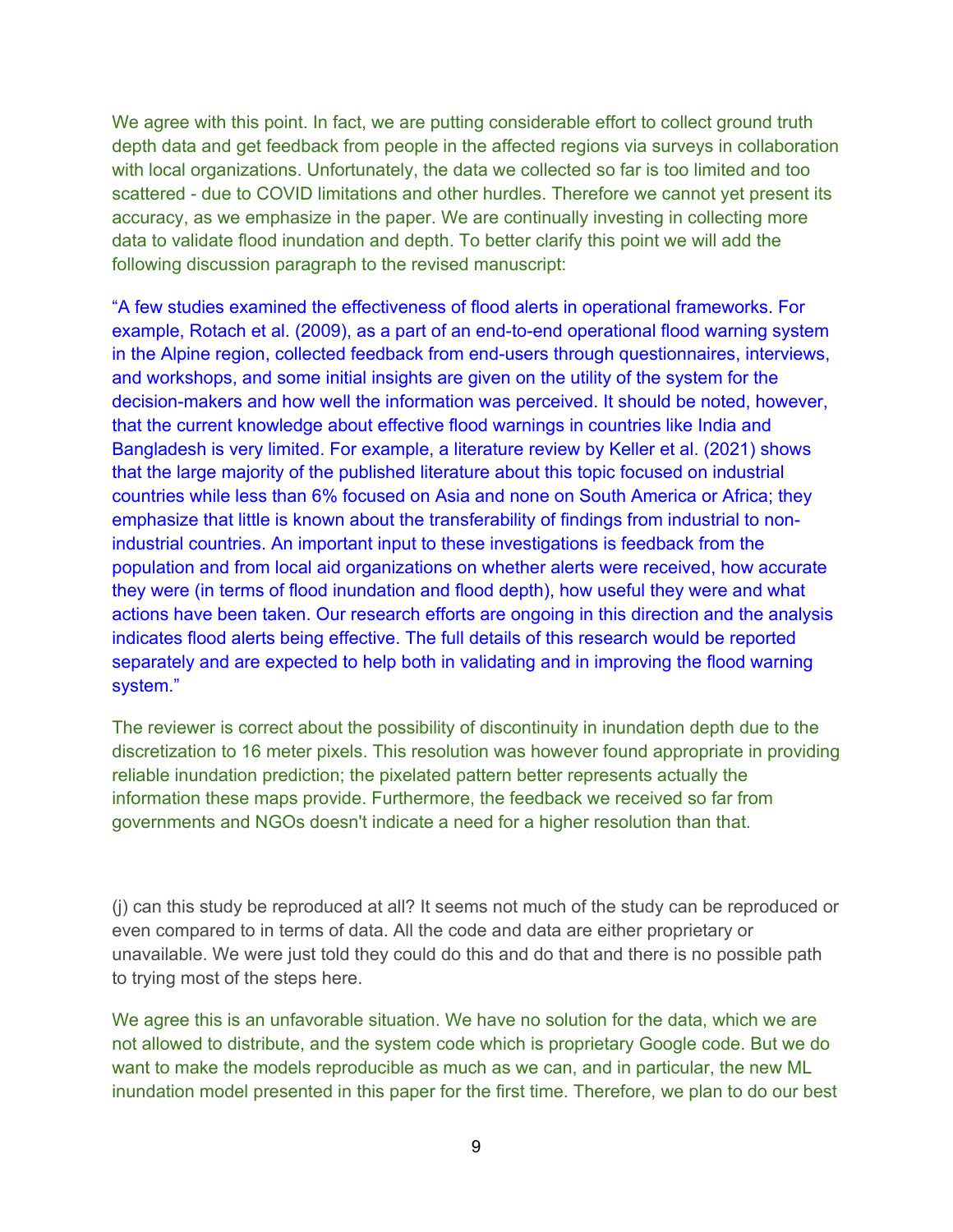to write either a practically equivalent, standalone python code or accurate and reproducible pseudo-code for the Thresholding and Manifold models, which will be provided in supplementary with the revised manuscript. If one has samples of gauge stage and flood inundation maps (and DEM data for the Manifold model), the code can be used for training the models and computing flood inundation and potentially their depth.

Some minor points:

Line 158. What does "State handoff" mean?

State handoff means transferring the final hidden and cell states of one LSTM, through a fully connected layer, to the initial states of the next LSTM. These are represented by the chain: h(t), c(t) -> fully connected layer - > h<sub>0</sub>(t),c<sub>0</sub>(t) in the middle of Figure 2b. We can add this clarification in the paper if the reviewer recommends this. We can add this clarification in the revised paper if the reviewer recommends this.

Line 190. Should be "Quasi steady state" to be more exact

Thank you. We will modify this term in the revised paper.

Line 196. "Discarded" – see my point above, can you use a more gentle word?

We agree. The sentence would be changed in the revised paper to:

"...it was used in the operational framework in previous seasons, but it is currently not in use since in the present conditions it was found to be both less accurate and less scalable than the ML models…"

Line 198-199. "when the target gauge exceeds a (pixel-specific) threshold water stage. " A bit confused. A gauge is just at one location, then why do you have a pixel-specific threshold linked to a gage? If it is pixel-specific, then you end up getting a map of different thresholds? Should it be image-specific thresholding?

The model results in a map of thresholds on the gauge stage. When the gauge data is higher than the threshold in a given pixel, this pixel is considered as wet. We do not think the term "image-specific" sufficiently clarifies this. To improve clarity, we will modify this text to: